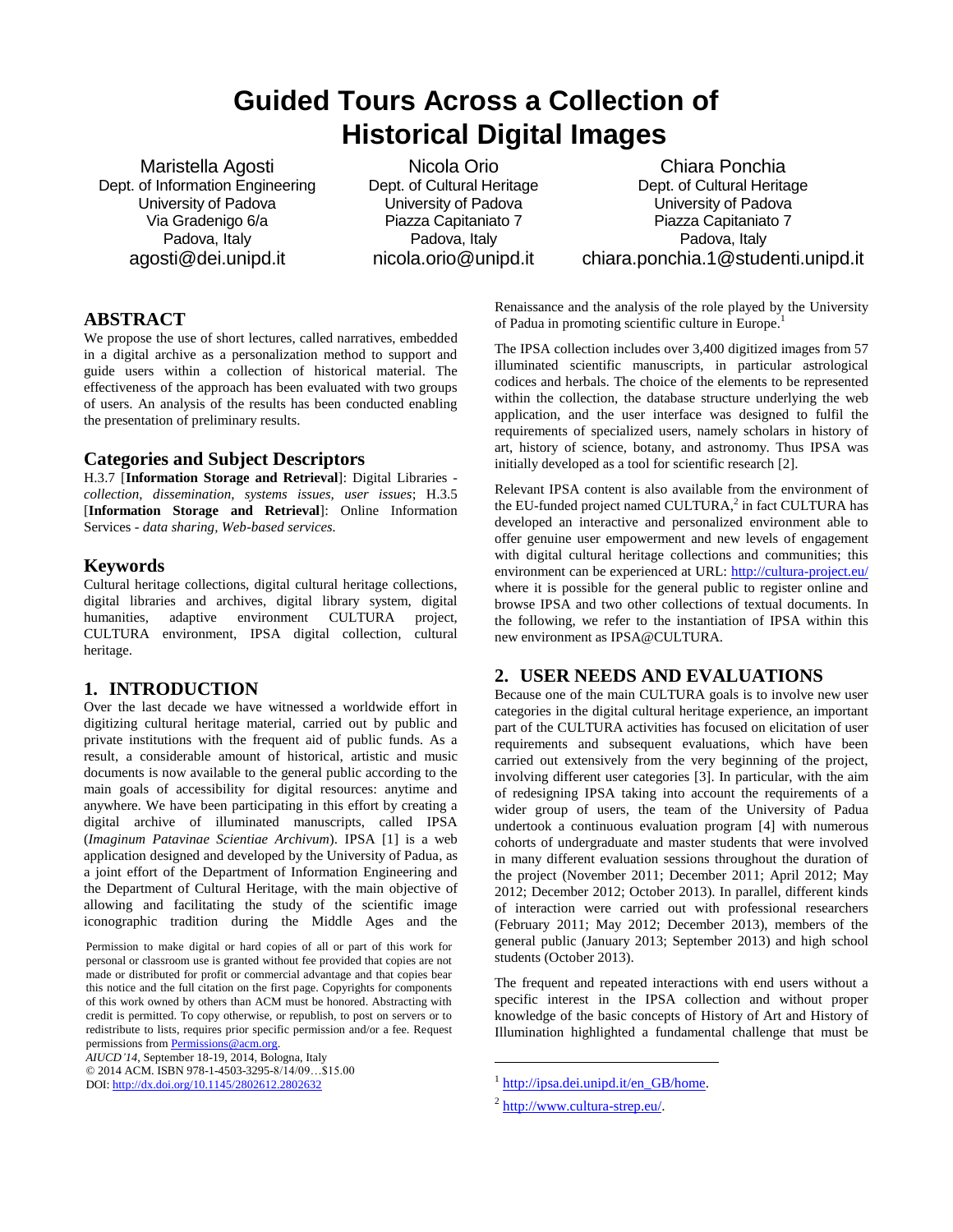faced by digital cultural heritage providers: the need of raising and maintaining the interest of casual users, who may find it difficult to fully appreciate the value of the digital content and understand the subtle nuances of the artwork. In fact, although a digital collection such as IPSA can be a valuable research tool for professional users, it might be scarcely appreciated by other kinds of users if they are not helped and encouraged to get acquainted with the collection and find an interest in it. In the light of this consideration, it is pivotal for digital cultural heritage providers to reflect on how to shorten distances between specialist knowledge and the general public, if they actually want to succeed in spreading and disseminating. Thus, scholars aiming at disseminating the results of their research work should pay attention not only to the content itself, but also to the proper ways to make it more comprehensible and enjoyable.

In this regard, as a possible solution we propose enriching the functions of a digital archive through short lectures, called *narratives*, as a personalization method to support and guide users within the collection [5]. Narratives aim at highlighting the richness of the available digital content, which may be difficult to retrieve for non-experts, and to give the users the preliminary information they need to navigate the collection and to take advantage of their interaction with the system. We tested the approach with a task-oriented evaluation [6]. A group of users followed a narrative before using IPSA@CULTURA, while a control group accessed the content directly. Both groups were asked to accomplish a number of tasks, such as retrieving a particular element, annotating a detail of an image, or drawing a link between two related images. Results showed that, since narratives include the usage of the available tools, the user group that followed the guided tour was facilitated in learning how to interact with the system and access relevant content.

# **3. NARRATIVES: A SOLUTION TO ENGAGE NEW USER GROUPS**

#### **3.1 Guided Tours across the Collection**

The use of narratives was explored during the development of the CULTURA project. In the case of IPSA@CULTURA, these guided tours can be used to introduce the basic concepts of the history of illuminated manuscripts and the content of the collection to underline its peculiarities while at the same time to present the available services of the user interface. These thematic pathways can be thought of as simple lectures where users are invited to follow a number of directions within the collection. At each step the system:

- presents the user with a particular element of the collection (e.g. an illuminated page);
- provides a concise description of the actual research goal and its context;
- suggests to the user a number of tools that can be exploited to accomplish that goal;
- highlights the relevant aspects that might be hidden by the large amount of information accessed by the user at each step;
- supports exploration of the digital content through a number of predefined queries.

Since narratives are added to the original system, users are still free to follow different directions, make new queries, use different tools or simply navigate the collection according to their own particular interests. Narratives aim at maintaining the sustained interest of the users, who are involved in a simple lecture and are guided across the methods and tools of scientific research. Narratives are presented and perceived as additional content to the collection itself. Thus, even if metadata description must follow the guidelines of digital cataloguing and might not be of interest for the general public, narratives can add anecdotal information on the illustration, on its style and technique, on the authors or on the historical period. That fulfills the need for additional and external information that was clearly expressed by users during the evaluations carried out in the first two years of the project.

# **3.2 Preparing the Narratives**

The creation of a particular narrative, which can be selected by the user at any moment during a session, needs to be designed by scholars. In the case of IPSA@CULTURA, this was done with the creation of a number of thematic pathways across the collection of herbals and by discussing for instance the way a given iconography evolved over the centuries or introducing the study of illuminated manuscripts, their story, their illustrative systems and the most frequent painting techniques.

The relatively short time required to prepare a narrative, which can be the result of specific scientific research by art historians, shows that the approach is feasible. We aim at introducing narratives as a novel tool for interactive lectures, so that teachers are motivated to add new narratives to the system and possibly also share them with the general public. In this way, IPSA@CULTURA can be increasingly enriched by new narratives, providing the final users with a number of different ways to enjoy the collection.

# **3.3 Narratives: the structure**

At any time of their interaction with the system, users are able to select a narrative from a "Lesson block" on the left-hand side of the page. In our evaluations, users could choose from two narratives, "Basic\_concepts" and "Tutorial".

After selecting a narrative, users land on the "Lesson start page", which explains how to use the narrative and to navigate through the course. At every step of the narrative a text block on the lefthand side of the page containing shows users the instructions needed to proceed, some simple tasks to perform, or short explanations about the content presented on the right-hand side of the page, such as an illumination or a CULTURA tool (see Figure 1).

In the middle of course users can move from one page to the next by simply clicking on the "Next" button. If they want to step back to the previous page, they can do so by clicking on the "Previous" button. In some cases users can choose between the "Next" button and the "See extra resource related to this one" button to access more detailed information on the issue. This is a very important feature of narratives, because it enables the users to have a personalized experience, tailored to their curiosity and interest towards the particular subject.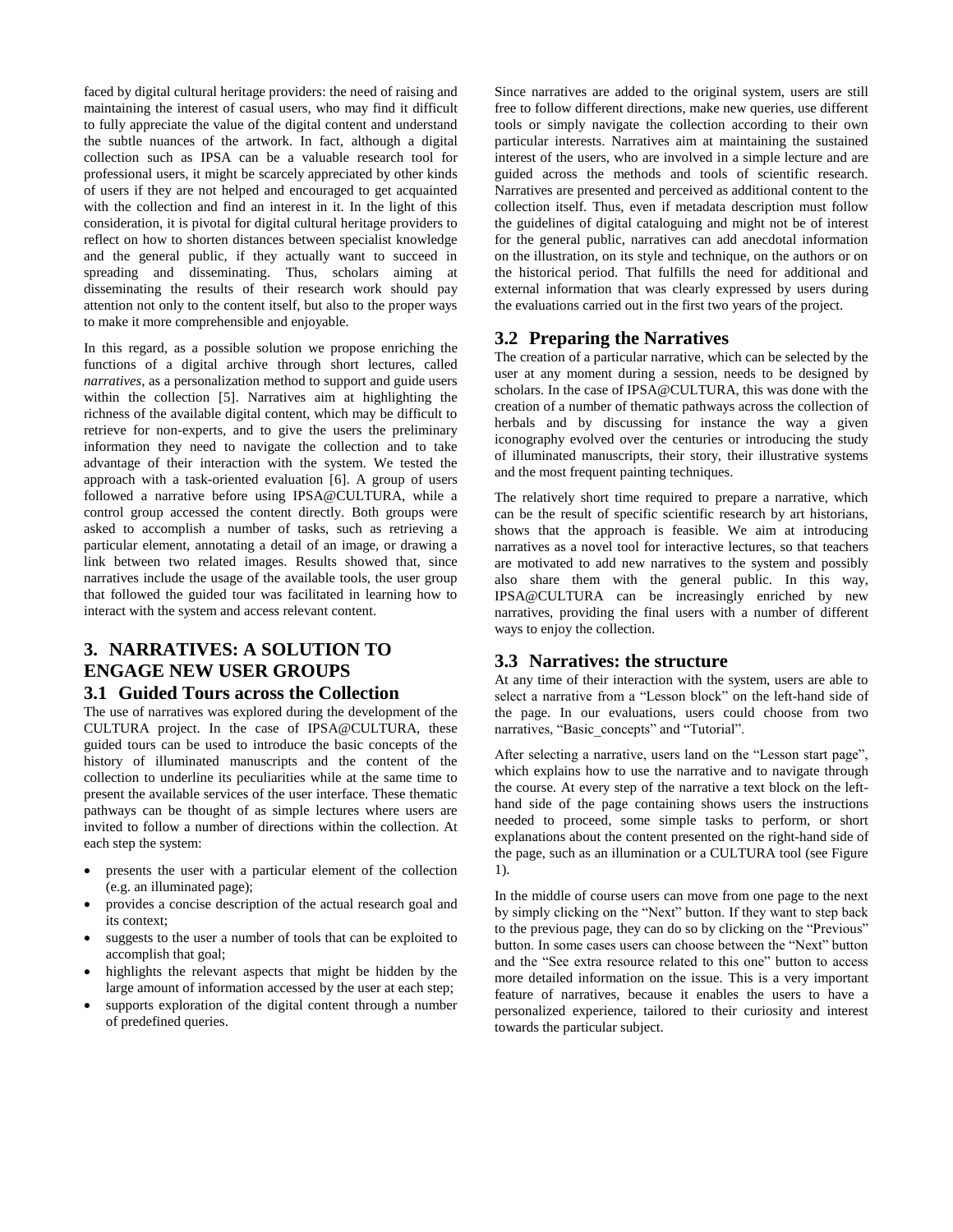

**Figure 1. Narrative, an illuminated page.**

Thus, users with a low interest can just follow the main steps of the narrative, acquiring only the basic information and completing their experience in a short time, while users who want to know more about what they are looking at can easily get extra content and information. In some cases, extra resources can be links to external websites, thus increasing the amount of information users can receive from this experience.

#### **3.4 Narratives: the contents**

As mentioned above, currently the system offers two different narratives, "Basic concepts" and "Tutorial". They both address user needs for preliminary information concerning History of Art and History of Illumination.

"Tutorial" presents the user with the iconographic development of the representation of rosemary from the IX century to the Renaissance. In fact, the IPSA rich collection, which holds illuminations belonging to herbals dated from the IX to the XVI century, allows scholars to verify how botanic subject representations changed across the centuries, according to the change of scientific mentality and artistic trends. The rosemary representation recurs in many herbals of the collection, thus it appeared as the most suitable choice to create a guided tour through IPSA@CULTURA contents, showing the user what a herbal is, what an illumination is and how style evolved from the IX century to the Renaissance. The "Tutorial" narrative involves the user in research process adopted by scholars, showing how professional researchers reconstruct image chains of derivation. Nevertheless, it must be underlined that the value of the "Tutorial" narrative does not reside just in the content: during the

course of the narrative the user is also presented with the main CULTURA tools needed to do his own research once he has completed the lesson.

The narrative begins with the description of a Renaissance rosemary illumination, highlighting the peculiarity of the lay-out of the page and explaining what elements make that image of such high quality. Afterwards, the user is invited to save the page through the "Bookmark Page" button and to proceed with the tour or to access some extra resources. In that case, he will be shown another Renaissance rosemary illumination, where he can appreciate the same high quality details as in the previous illumination. After this insight, he will return to the narrative. At this step, the "Visualization Tool" (Figure 2) is presented in order to explain its functions to the user and to lead him to the beginning of the rosemary chain of derivation, that is to say a IX century drawing from a Montecassino manuscript (Florence, Laurenziana Library, ms. Plut. 73.41, f. 46r). Also in this case the user is given the possibility to access some extra material, this time a contemporary drawing from another Montecassino manuscript (Montecassino, Badia Archive, Casin. 97, f. 500r). Afterwards, the narrative proceeds by presenting another crucial passage of the rosemary chain of derivation, a rosemary representation in a XIII century manuscript created at the court of emperor Federico II (Vienna, Osterreichische Nationalbibliotek, Codex Vindobonensis 93, f. 83v). The rosemary chain of derivation ends with the Renaissance illumination presented at the beginning of the lesson, which can now be better appreciated by the user. Finally, the narrative is completed by the mandragora chain of derivation.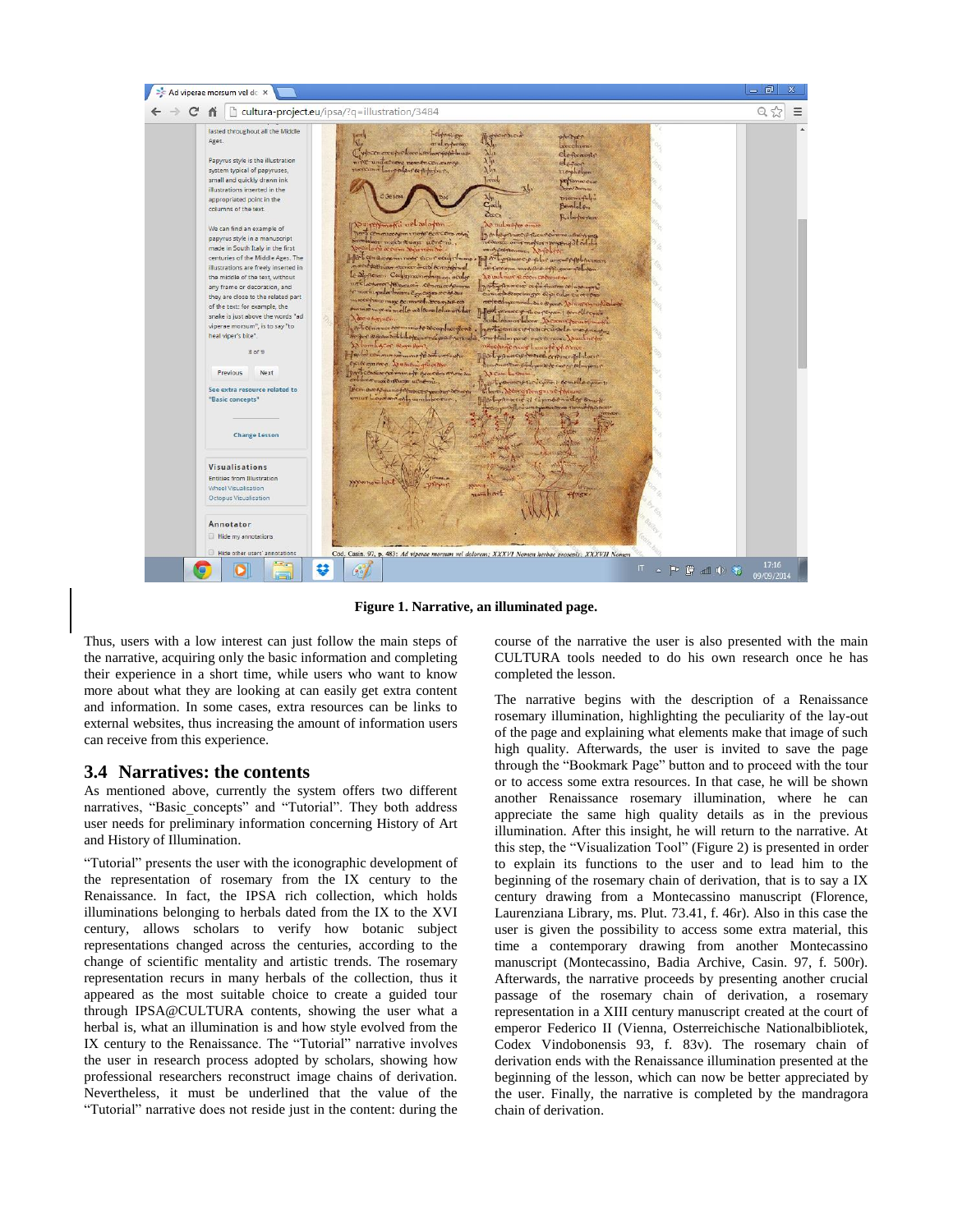

**Figure 2. Visualization tool inside a narrative.**

Mandragora is an imaginary plant, half-human and half-vegetable, that in the Middle Ages was thought to be real. The representation of the human part of the mandragora helps the user to gain a better understanding of how the style developed between the XIII and the XVI century, because this change can be more clearly observed by comparing a human figure rather than a plant. On the last page of the narrative, the user is invited to use the search features to explore IPSA@CULTURA some more.

The "Basic\_concepts" narrative aims to teach the user the most important concepts of the History of Illumination, the is to say: the correct vocabulary about illumination, the history of illuminated manuscripts from the introduction of parchment to the invention of the Gutenberg printing press, with some insights into the main illustration systems and illustration techniques.

A correct vocabulary is pivotal to explore the collection and to understand the images metadata. In fact, there are a few technical words that are essential for reading a manuscript description. Hence, the narrative presents the user with an illumination catalogue file, defining all the technical words one by one, e.g. "Call number", which is a unique code used to identify the book. Also some other useful explanations are given, about the most common abbreviations, such as "r" and "v" for *recto* and *verso* of a page, or "f." and "ff." for *folio* and *folii*, and about the different fields of the catalogue form, such as "Codicological notes" where the user can read the description of the internal division of the book.

The second part of the narrative is dedicated to the history of illuminated manuscripts, with many insights on related subjects.

History of manuscripts began in the Late Antiquity and it is closely related to the spread of the parchment as a writing material. Before of this crucial event, the most common writing material was the papyrus, that was not suitable to be stitched in quires and to be painted. The "Basic\_concepts" narrative explains the user the difference between a papyrus scroll and a parchment manuscript, dealing also with the different illustrative systems associated with these two different writing supports: the so-called *papyrus style* and the framed illustrations that became more common in parchment illuminated manuscripts. Examples of both the illustrative systems are taken from the IPSA collection material (Montecassino, Badia Archive, Casin. 97, f. 483r as an example of papyrus style; Bergamo, Angelo Mai Library, ms. MA 593, f. 1r as an example of framed illustration). Afterwards, the user can access some extra resources on other illustrative systems, and then decide to come back to the lesson.

The narrative proceeds presenting other illuminations from the IPSA collection and using them as different examples to explain the main illustration techniques: ink drawings (Firenze, Laurenziana Library, ms. Plut. 73.41, f. 57r), painting with selfmade colours prepared with minced plants and rocks (London, British Library, ms. Egerton 2020, f. 4r), watercolour painting (Bergamo, Angelo Mai Library, ms. MA 592, f. 4r). In this case, a link to a Wikipedia webpage on the watercolour painting technique is presented as an extra resource (Figure 3).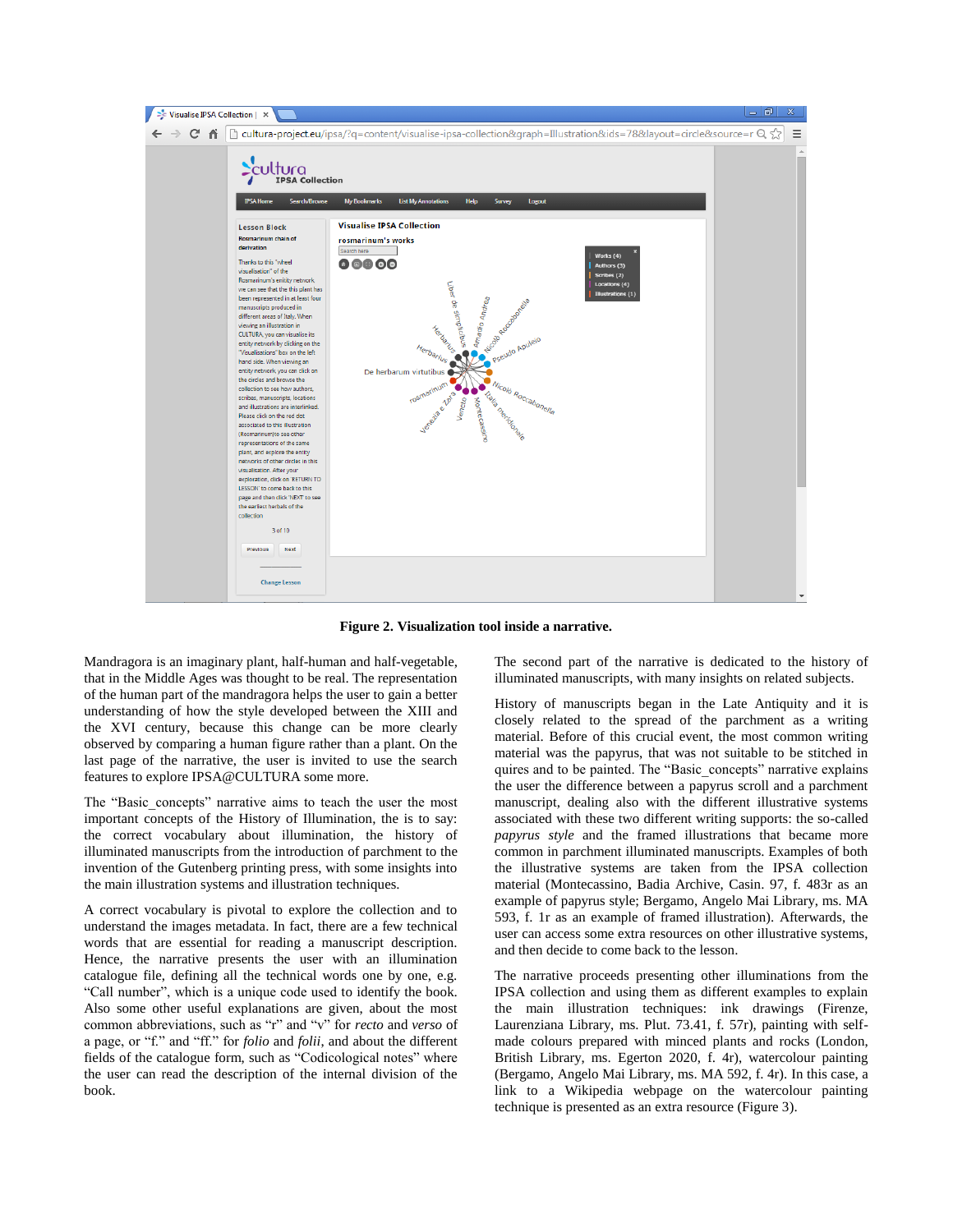

**Figure 3. Narrative, a link to an external resource.**

The narrative concludes by calling the user's attention to another important aspect of illuminations: they are not just beautiful works of art, but also precious documents of the past as well.

To clarify this concept, the user is presented with an illumination depicting a physician teaching a young student the medical virtues of garlic (Bergamo, Angelo Mai Library, ms. MA. 592, f. 3v). Here the user can observe how people dressed in the XV century, and even the differences between adults and young people, because the physician is wearing a very long and elegant red cloak with a fur collar and hood, while the young figure is wearing completely different garments: the upper garments are shorter and very tight-fitting on the hips, below he is wearing brilliant-green britches and on his head he is sporting a large funny hat. The illumination reflects contemporary textual documents, where writers complained about the strange way young people wanted to dress.

#### **4. NEW EVALUATIONS**

After developing the narratives, in October 2013 we carried out new evaluations with two groups of users in order to evaluate whether the use of narratives can effectively improve the experience of accessing the digital collection and maintain a higher level of interest.

In line with previous evaluations, we exploited a task-oriented approach, while the evaluation approach was based on the triptych model of interaction [7]. As with previous evaluations, we focused on the relation between the user and the content. We carried out two trials, with two different cohorts of students. The first cohort consisted of students attending the DILL master, a

two-year international master on digital libraries offered in cooperation between Oslo and Akershus University College of Applied Sciences (Norway), Tallinn University (Estonia), and the University of Parma  $(Italy)<sup>3</sup>$  The second cohort was formed by students from an arts high school in Padua. In both cases, the participants were divided into two groups. Each participant was asked to perform a simple research task on the digital collection, requiring about one hour of interaction that permitted use of most of the available IPSA@CULTURA functions. In order to evaluate the efficiency of the narratives, one group was asked to carry out the task after – or during if they preferred – having followed a narrative, while the second group had to carry out the task directly. At the end of the trials, participants were asked to fill in an online questionnaire specially developed by a team of psychologists from the University of Graz, which was a partner of the CULTURA consortium. Comments were also gathered orally during the evaluation and through an open discussion after the conclusion of the evaluation.

Both the feedback provided by the questionnaires and the orally gathered opinions suggest that the usage of narratives actually improves user involvement with the digital content and increases user satisfaction in interacting with the system. In particular, it emerged that some characteristics of the interface, e.g. the ability to annotate small details of an image, were difficult for the participants to grasp without a proper explanation. In fact, this tool is specifically developed for professional users, and general users can better understand its usefulness through a narrative

<sup>3</sup> [http://dill.hioa.no/.](http://dill.hioa.no/)

l